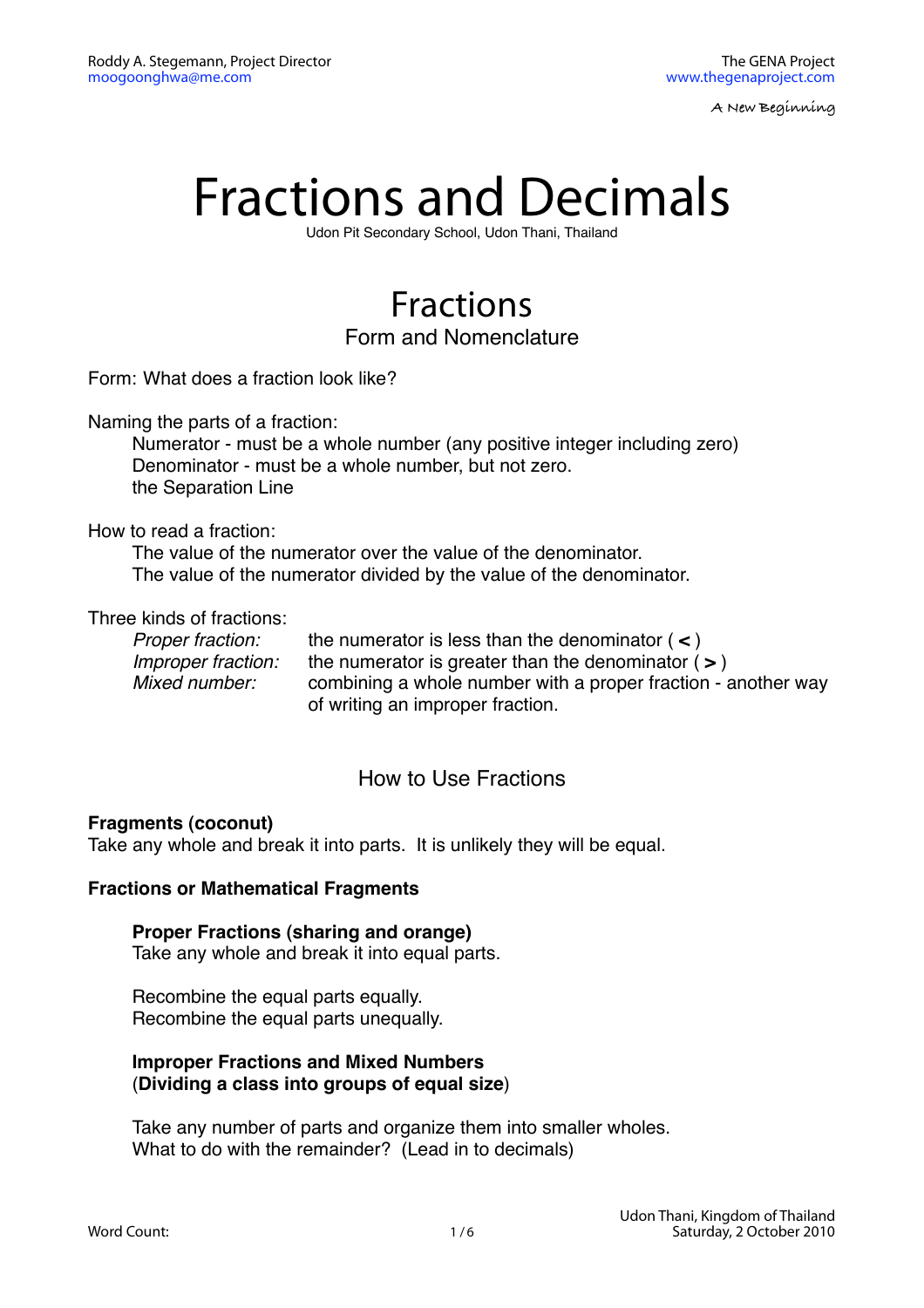#### **Comparing and Working with Fractions**

#### **Factoring the numerator and denominator.**

Quick review of multiplication Watch out for prime numbers

#### **Increasing and decreasing the size of the numerator and denominator**

**Equivalent Fractions**: Different ways of thinking about the same relative amounts. Factoring the numerator and denominator.

Simplifying or reducing fractions

**Unequal Fractions**: How does one tell which fraction is larger or smaller?

Find a common denominator

## Decimal Fractions

Form and Nomenclature

Another way to write proper fractions and mixed numbers that makes working with them easier. Like working with fingers and toes.

Decimal fractions are fractions whose denominators are always a power of 10. Decimal fractions are always written with a zero and a decimal point.

#### **Proper Decimal Fractions**

|                                          | Recall $1 = 10^{\circ}$<br>$10 = 1 \times 10 = 101$<br>$100 = 10 \times 10 = 10^2$<br>$1000 = 10 \times 10 \times 10^{3}$             |
|------------------------------------------|---------------------------------------------------------------------------------------------------------------------------------------|
|                                          | Decimal $1/1 = 1 =$ one<br>Fraction $1/10 = 0.1$ = one tenth<br>$1/100 = 0.01$ = one hundreth<br>$1/1000 = 0.001$ = one thousandth    |
|                                          | Decimal $2/1 = 2 =$ two<br>Fraction $2/10 = 0.2 =$ two tenths<br>$2/100 = 0.02 =$ two hundreths<br>$2/1000 = 0.002 =$ two thousandths |
| Decimal $3/1 = ?$<br>Fraction $3/10 = ?$ | $3/100 = ?$<br>$3/1000 = ?$                                                                                                           |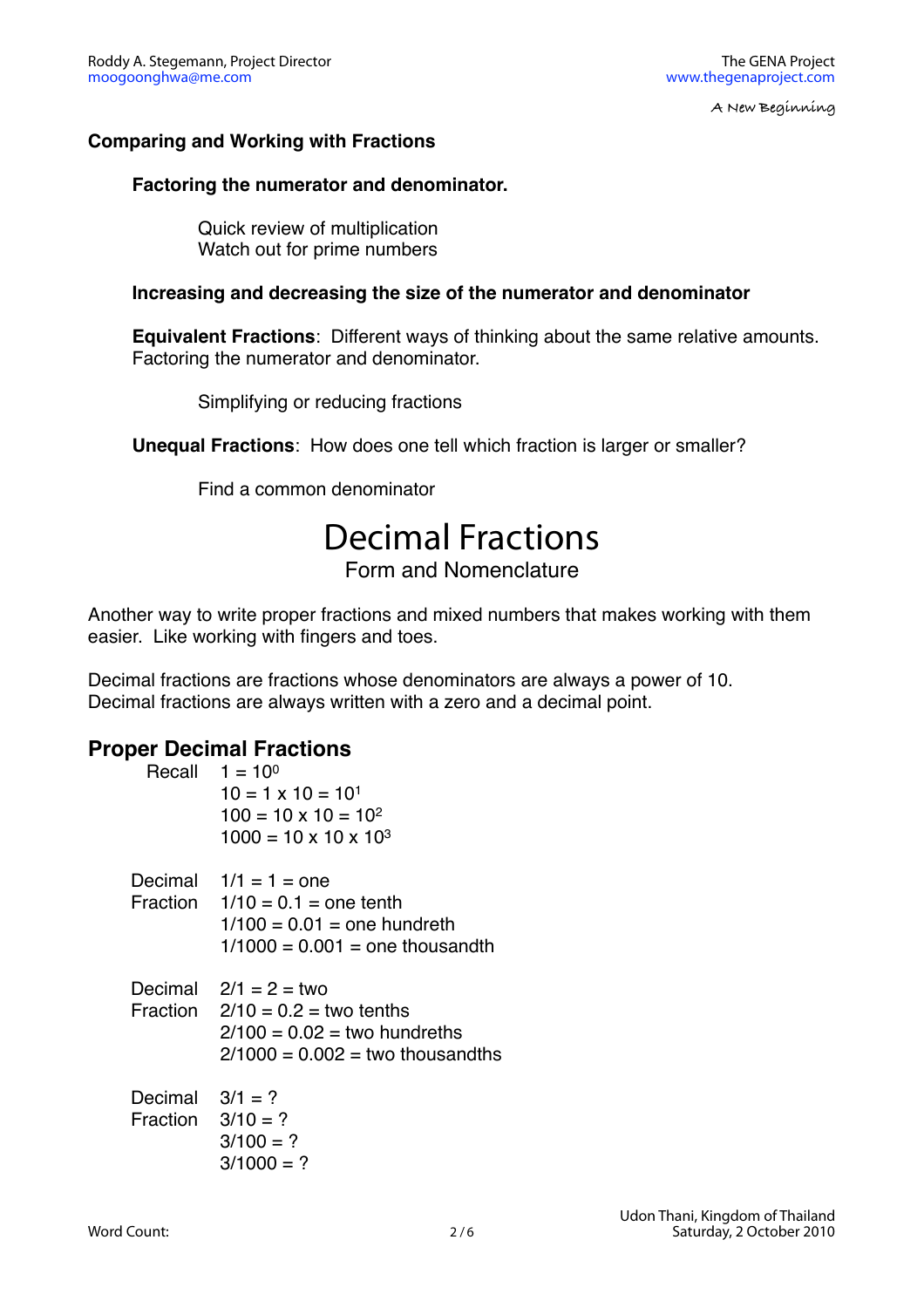#### **Improper Decimal Fractions**

Focus on the numbers 1 and 10

| one          | 1    |
|--------------|------|
| ten          | 10   |
| one hundred  | 100  |
| one thousand | 1000 |

**one thousand one hundred eleven 1111 (one thousand + one hundred + ten + one)**

| two          | 2    |
|--------------|------|
| twenty       | 20   |
| two hundred  | 200  |
| two thousand | 2000 |

**two thousand two hundred twenty-two 2222 (two thousand + two hundred + twenty + two)**

| ?      | 3           |
|--------|-------------|
| ?      | 30          |
| ?      | <b>300</b>  |
| ?      | <b>3000</b> |
| ?<br>? | ?           |
| ?      | 1           |
| ?      | 50          |
| ?      | 300         |
| ?      | 9000        |
| ?<br>? | ?           |

Now Start with the Number Zero and a Point and Count Right

| 0.0   | 0 tenths       |
|-------|----------------|
| 0.1   | 1 tenth        |
| 0.01  | 1 hundredth    |
| 0.11  | 11 hundreths   |
| 0.001 | 1 thousandth   |
| 0.011 | 11 thousanths  |
| 0.111 | 111 thousanths |
|       |                |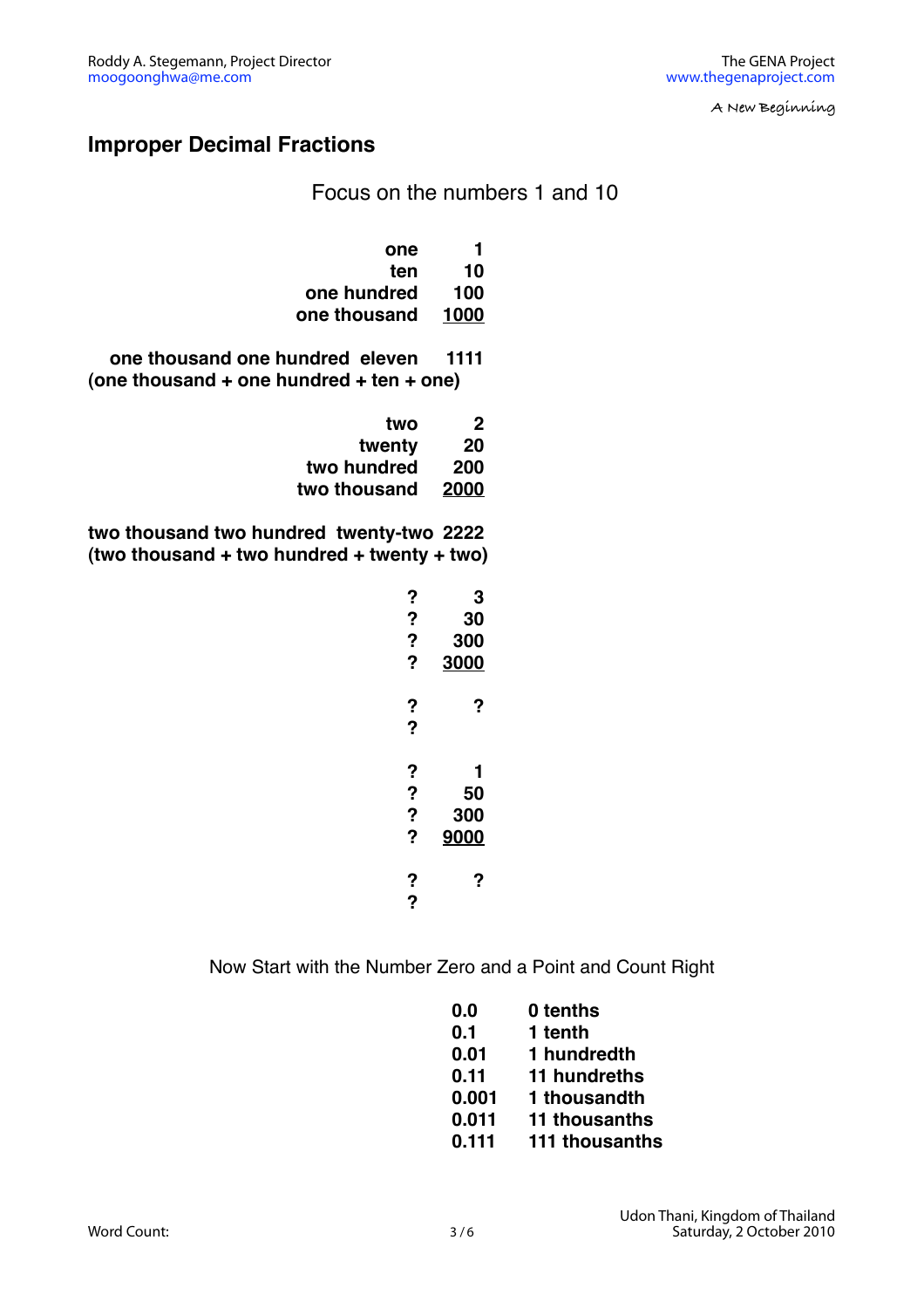| 0.0   | 0 tenths         |
|-------|------------------|
| 0.2   | 2 tenths         |
| 0.02  | 2 hundreths      |
| 0.22  | 22 hundredths    |
| 0.002 | 2 thousandths    |
| 0.022 | 22 thousandths   |
|       |                  |
| 0.222 | 222 thousanths   |
| 0.0   | ?                |
| 0.3   | ?                |
| 0.03  | ?                |
|       |                  |
| 0.33  | ?                |
| 0.003 | ?                |
| 0.033 | $\boldsymbol{P}$ |
| 0.333 | ?                |
|       |                  |
| 0.0   | ?                |
| 0.1   | ?                |
| 0.04  | ?                |
| 0.14  | ?                |
| 0.003 | $\boldsymbol{P}$ |
| 0.143 | $\boldsymbol{P}$ |
| 0.426 | ?                |
|       |                  |

#### Combining the Left and Right

| 1.0   |
|-------|
| 1.1   |
| 11.1  |
| 11.11 |

**Manipulating Decimal Fractions**

**Adding and Subtracting with Decimal Points**

**Converting Fractions to Decimal Fractions**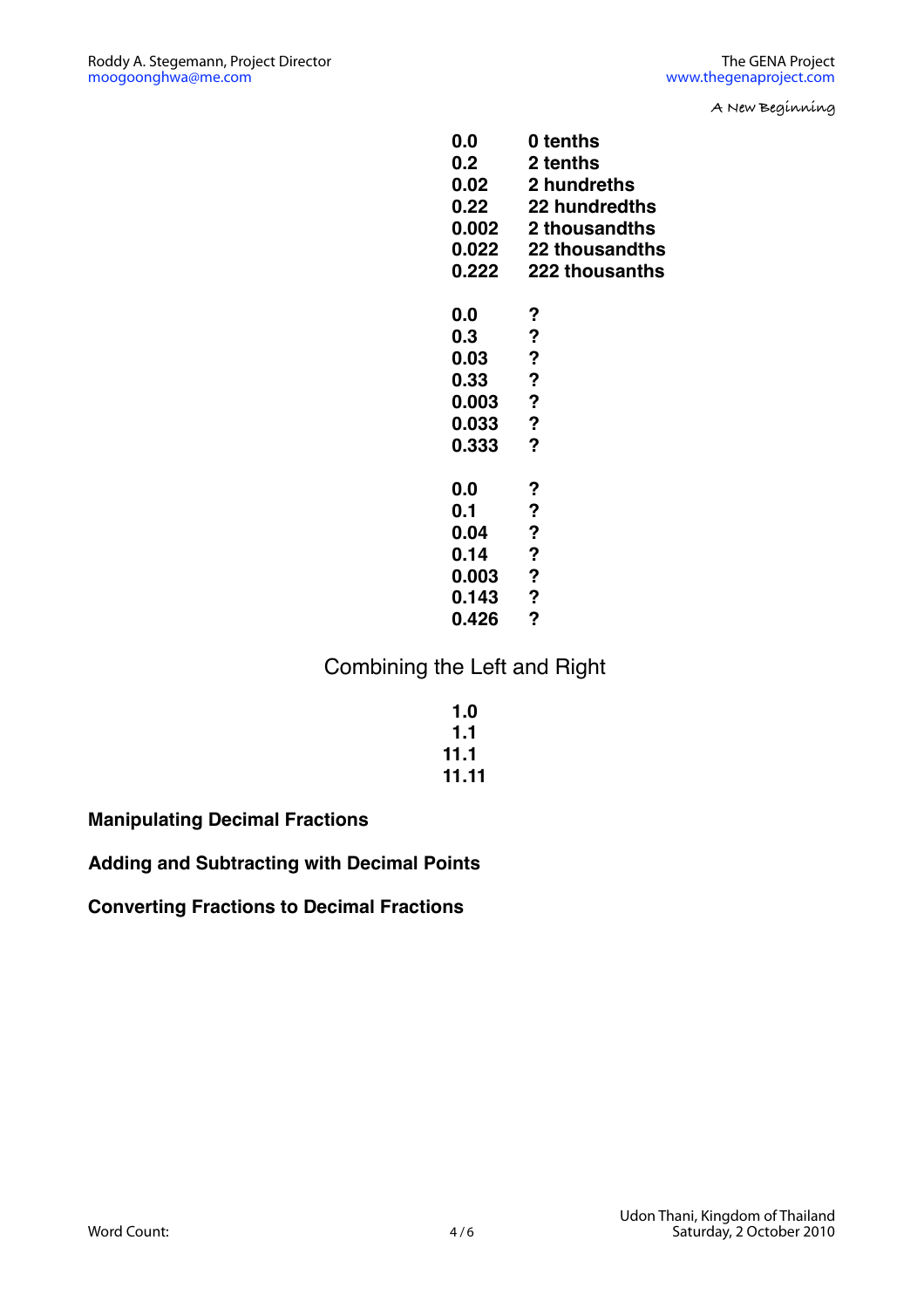#### **HOMEWORK (20 points) Tuesday, 5 October 2010**

| Problem I (4 points)<br>3/20                                                                                                                                                         |  |
|--------------------------------------------------------------------------------------------------------------------------------------------------------------------------------------|--|
|                                                                                                                                                                                      |  |
|                                                                                                                                                                                      |  |
|                                                                                                                                                                                      |  |
|                                                                                                                                                                                      |  |
| Problem II (4 points)<br>In a classroom there are 20 boy students and 15 girl students.<br>What fraction of the class is made up of boys? _________________________________(1 point) |  |
| What fraction of the class is made up of girls? _________________________________(1 point)                                                                                           |  |

The teacher wishes to divide the classroom into groups of students with an equal number of boys in each group and an equal number of girls in each group.

#### **Problem III (5 Points)**

Write the decimal equivalents of the following five fractions.

| $\frac{2}{5}$ |  |  |
|---------------|--|--|
| $\frac{3}{4}$ |  |  |